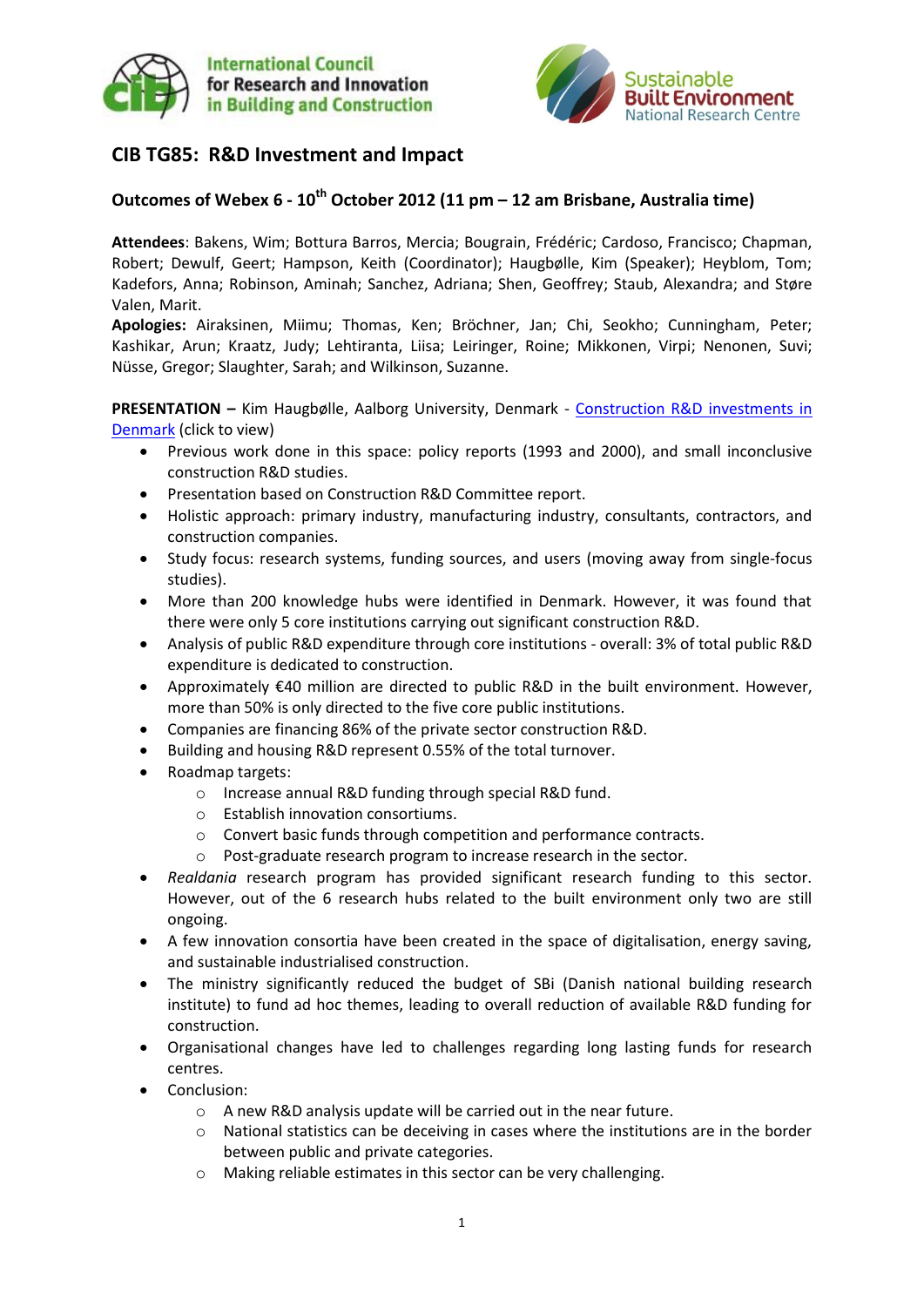## *Discussion*

Linkage between energy and construction has led to the proposal to create a policy instrument to target not only a single industry sector but a group of closely linked sectors.

The impact of the different initiatives was calculated through intellectual property rights elements. However, this information is rather rare and difficult to obtain.

Most of the reports used and produced by this initiative are in Danish. Therefore, the book chapter will be a great opportunity to make this information available to the English speaking world.

### **TG85 PUBLICATIONS**

*General*

- Welcome to new attending members/authors: Alexandra Staub, Francisco Cardoso, Mercia Bottura Barros, Robert Chapman, and Marit Støre Valen.
- TG85 task group has now 35 members spread over 16 countries (*Great progress*!).
- Any authors who have not send their postal address to Adriana should send it as soon as possible.

## *WBC13 Individual papers*

- Eight publications from the TG85 task group to be presented at the WBC13 in Brisbane 5-9 May 2013.
- Any author who submitted an abstract to the WBC13 and has not received a confirmation for the paper, please contact Adriana or Keith.

*CIB TG85 Book*

- Confirmed publisher Taylor and Francis referencing and formatting guidelines will distributed to all authors.
- Common reference currency to be used by all authors will be US dollars.
- Given the page limit imposed by the publishers, each chapter should have a maximum of 15 pages.
- Geoffrey Shen will author a chapter covering R&D investment and impact in Hong Kong, China. There might be a Mainland China separate chapter.
- The US chapter is well advance and will include Robert Chapman, Sarah Slaughter, Douglas Thomas and Martin Fischer as authors.
- Mercia Bottura, Francisco Cardoso, and Lucia de Oliveira will author the Brazilian chapter.
- The final manuscript is needed by April 2013. Therefore, it is paramount that we make an effort to have the first complete draft by December 14<sup>th</sup>. Priority of chapter reviews will be directed to those presenting at the WBC13 to allow any useful feedback to be integrated in the final congress paper due on 22 Feb 2012.

#### *KEY DATES*

- **2 Nov 2012** WBC13 1<sup>st</sup> draft papers due (or before)
- **27 Nov 2012** TG85 WebEx 7
- **14 Dec 2012** 1<sup>st</sup> TG85 chapter draft due
- **22 Feb 2013 –** WBC13 final papers due
- **20 April 2013 –** Edited chapters targeted back to authors
- **5-9 May 2013** WBC13 in sunny Brisbane!

#### **NEXT MEETING**

• Wednesday,  $27<sup>th</sup>$  November 2012 at 5 pm Brisbane Time.

## **NOTE FROM KEITH**

*"It's a terrific momentum that we have built up together. I'm looking forward to working with you in building on this momentum as we strive towards a quality published outcome with impact (!!) over the next 6 months. It will be an outcome that we can all be proud of!"*